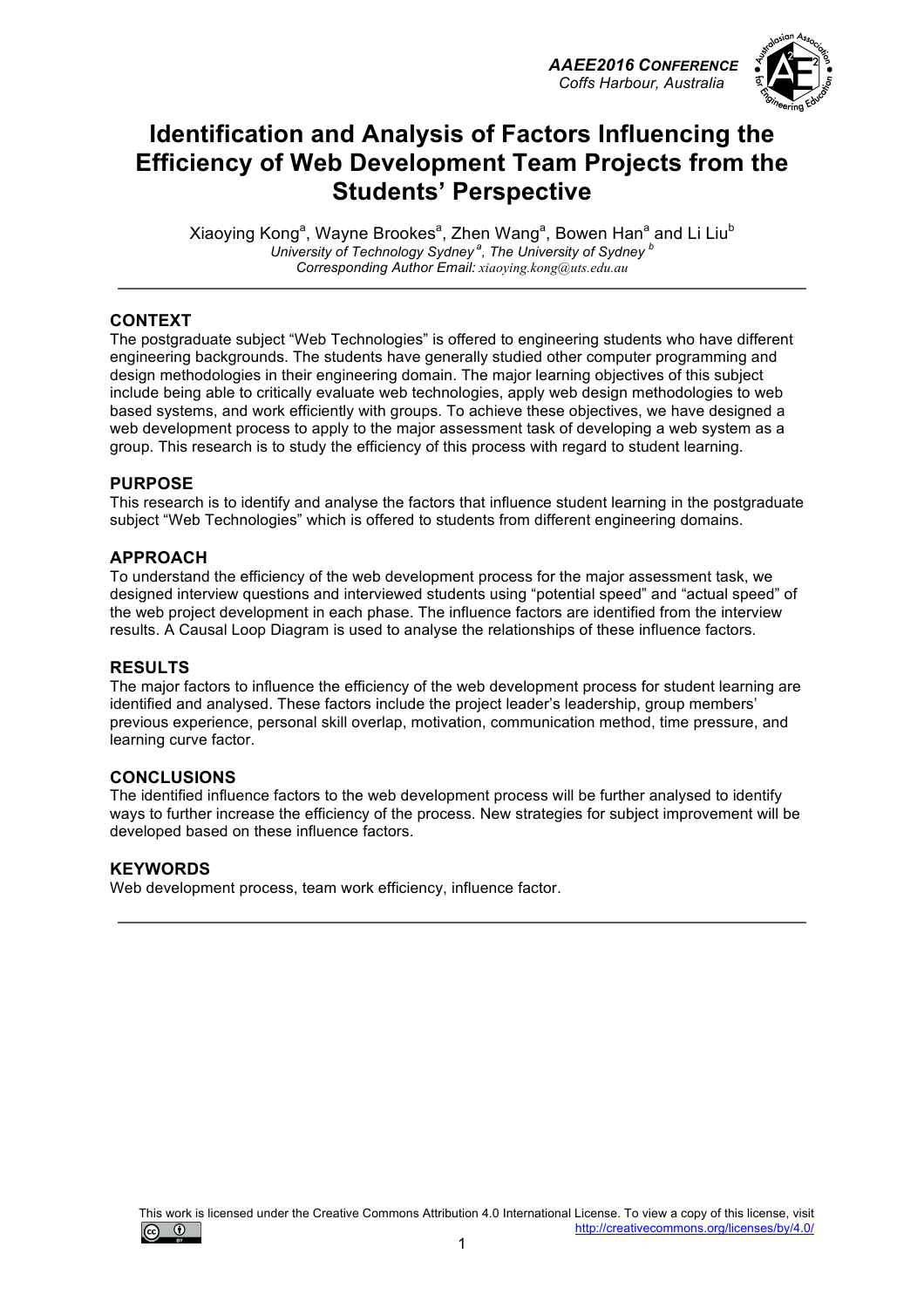# **Introduction**

The web has become a tool in the engineering domain. For example, civil engineers use web-based monitoring systems for utility pole health assessment. Road and traffic engineers use web-based systems to track and monitor vehicle locations and flows in vehicle networks. In engineering study, different engineering students often learn different programming languages and system design methodologies in their engineering domains, however web technologies and methodologies are not usually core subjects in undergraduate engineering study. At University of Technology Sydney (UTS), we have a postgraduate subject on "Web Technologies" for engineering students who are from different domains to learn current web technologies and web development methodologies. One of the major assignments is to develop a web project by applying web technologies and methodologies. In this paper, we discuss a web development process to support students' learning, and factors that impact students' efficiency in completing web development projects.

In commercial web development projects, most of the developers are specialised in particular web languages and frameworks, have experience of past projects, and follow the company's web development process. These development processes include plan-driven process such as the waterfall model (Pressman et al. 2014) or agile methodologies (Matharu et al. 2015) including Extreme Programming, Scrum, Feature Driven Development, DSDM (Dynamic System Development Method), Adaptive Software Development, and Lean Development (Fowler 2001). In commercial web development processes, there are different roles such as project manager, business analyst, architect, programmer, tester, and configuration manager. The development timeline follows the client's needs.

In students' subject study, students learn web development by attending lectures for learning theory, and applying learnt theory to develop a web project. The outcomes of the students' learning must meet the subject learning objectives and graduate attributes. These make student projects qualitatively different from commercial web development processes.

To understand the students' learning in a web development subject, in this paper, we analyse the factors that influence the efficiency of the web development process in an educational context. We use a case study in a postgraduate subject on "Web Technologies" at University of Technology Sydney.

In literature, researchers use metrics in development processes to evaluate the efficiency of a development process. "Productivity" of a development process has been a metric to understand the process costs and benefits. There are two types of approaches to model the productivity: static and dynamic (Huang et al. 2016). In the static approach, parameters for productivity are identified. The dynamic approach uses an analytical model to simulate the productivity over time. Time is explicitly considered in the dynamic approach.

The following are some examples of static approaches. Researchers have used a survey of developers to understand the efficiency of pair programming in Extreme Programming (Begel et al. 2008). In this approach, researchers designed the survey with questions on the influence of pair programming. Lowe et al. developed an efficient web process model based on industry interviews and a survey of commercial web development companies (Lowe et al. 2002). A causal loop diagram approach has also been used to identify and analyse the efficiency of an agile development method –"Critical Feature Matrix" (Kong et al. 2005). Examples of the dynamic approach in literature include analysing productivity for new software product development using simulation for economic values (Liu et al. 2015).

In this research, we use one of the static approaches "Causal Loop Diagram" to analyse the efficiency of the web development process for student learning.

This paper is organised as follows. The web development process for student projects is presented first. Impact factors to efficiently deliver project artifacts are identified and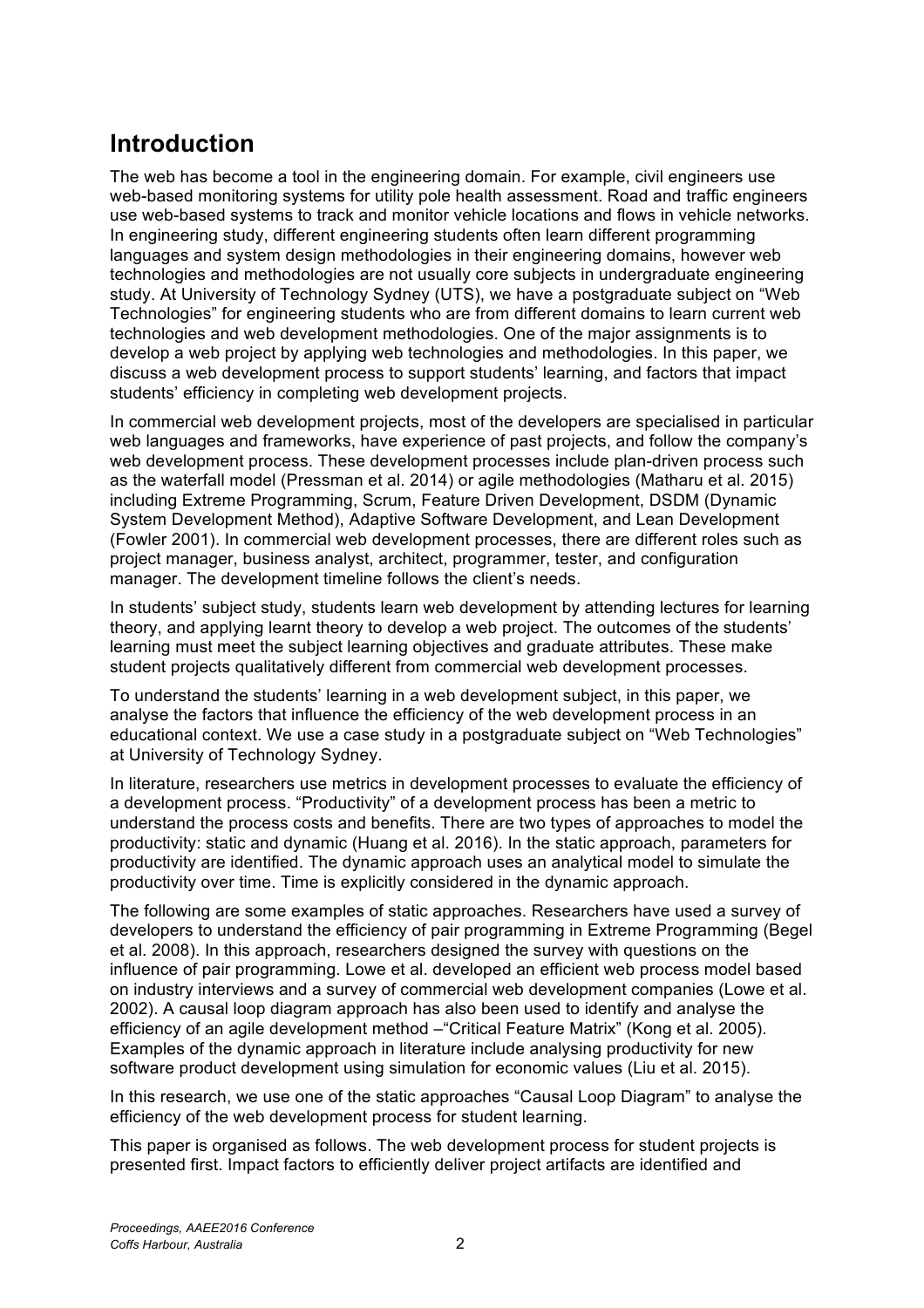analysed in the third section. Research approach and results are presented in this section. Finally, conclusions and further research are outlined.

# **Web development process for student projects**

The postgraduate subject on "Web Technologies" in UTS is designed for engineering students from different engineering majors, including civil, electrical, mechatronic, mechanical, telecommunications, and software engineering. The enrolled students who are not from a software engineering background do not have knowledge of web programming, databases, web frameworks and web development methodologies. But all enrolled students have an engineering undergraduate degree, and have programming skills and are competent in engineering design in their engineering domain.

Upon completion of this subject, students should be able to critically evaluate current web technologies and databases, apply web design and management methodologies to web systems, and work effectively in groups (UTS, 2016). To help students demonstrate these learning outcomes, they work in teams to develop a web project.

In this group project, 4 to 5 students from different engineering majors form a development team. The web project development goes through the whole development lifecycle. The web development methodology is "Object, View, and Interaction Design" (OVID) (Berry et al. 2003). The theory of OVID is taught in the beginning of the semester. The students' web project development process using OVID is illustrated in Figure 1.



**Figure 1: Web development process for student team projects**

The four internal phases "Discover, Design, Develop, and Deploy" are modified from standard OVID methodology. OVID is a user-centred object-oriented methodology (Berry et al. 2003). The other phases are for student assignment planning, writing and submission.

Different from commercial web development, in the academic context, students within a group have the opportunity to experience each role during the project lifecycle. Every student practices all the tasks for project manager, business analyst, architect, programmer, tester, and configuration manager in different phases of this development process. The OVID process is new to the students, so this gives them a broader experience than in industry.

Students prepare a project proposal, and once the proposal is approved, they start the OVID Discover phase. They identify scenarios of the project, analyse stakeholders and their goals, tasks, and user experience. The artifacts of discovery are modelled using Unified Modeling Language (UML).

Based on the diagrams from *discovery* phase, students start *design* using UML. Design artifacts are carried forward into the *development* phase to implement the web project.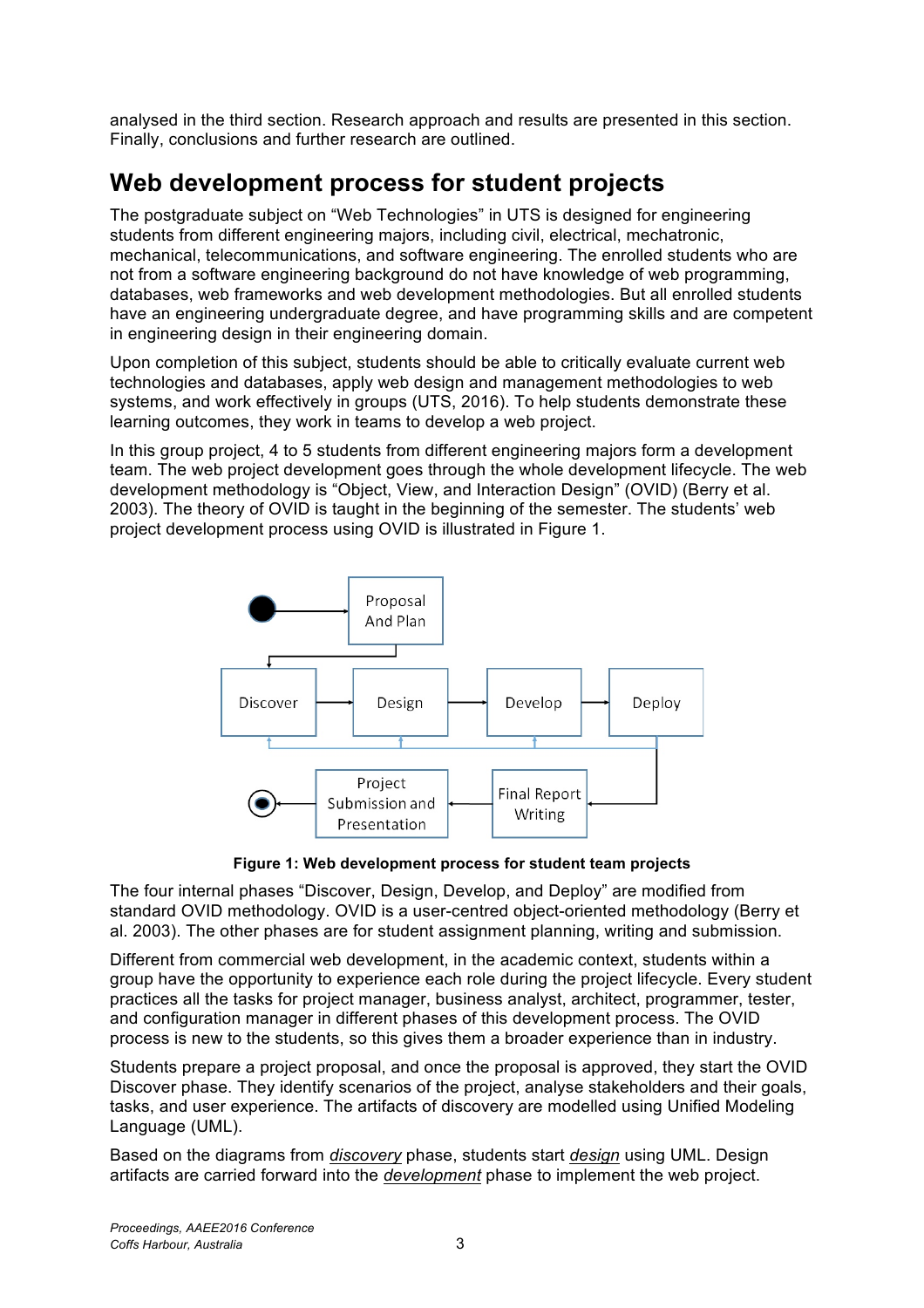Implemented systems are *deployed* to the hosting server for testing. They adopt an iterative process and can revisit previous phases.

After completion of system testing, students finalise the assignment report, documenting the artifacts from all phases. Finally, groups present their projects in class and receive feedback.

This process is designed by the academic teaching staff based on the subject learning objectives and graduate attributes. The students need to meet the timeline of 11 weeks', practice all the development tasks and deliver all the required artifacts with required quality.

# **Identify and analyse influence factors for efficient delivery of student projects**

To understand students' learning and help students to achieve the learning objectives, in this research, we identify and analyse factors that influence the efficiency of project delivery from the students' perspective. The findings from this research can be applied to improve the teaching and learning approach for this subject, and similar subjects elsewhere.

The research questions are:

- What are the factors to influence the students' project work using the designed web development process (as in Figure 1)?
- How to improve student learning efficiency using the findings in this research?

### **Approach for interview design to identify the impact factors for the efficiency of the web development process**

We interviewed the students in the subject. The interview questions were designed by considering the following factors that impact the efficiency of student learning.

- The students of this subject are from different undergraduate engineering majors. Students have a "*potential speed*" for learning and practicing "Discover, Design, Develop and Deploy" phases in the time frame of one semester.
- The students are outcome-oriented. Therefore the efficiency of the process can be designed using the learning outcome of the web development process. We use the "development speed - number of artifacts completed in unit time" during the internal phases in the development process for measuring process efficiency.

The two related metrics for speed used in this study are defined as follows:

| <b>Metric</b>   | <b>Definition</b>                                                                                |
|-----------------|--------------------------------------------------------------------------------------------------|
| Potential speed | The speed attained if the student project team uses the resources at the<br>maximum level.       |
| Actual speed    | The total number of completed artifacts in a phase divided by total hours<br>used in that phase. |

| Table 1: Metrics used in web process efficiency (Kong et al. 2005) |  |  |  |  |
|--------------------------------------------------------------------|--|--|--|--|
|--------------------------------------------------------------------|--|--|--|--|

The interview questions are designed as:

- What are the factors impacting the "potential speed" in your web development process?
- What are the factors impacting the "actual speed" in your web development process?
- What are the relationships among these identified factors?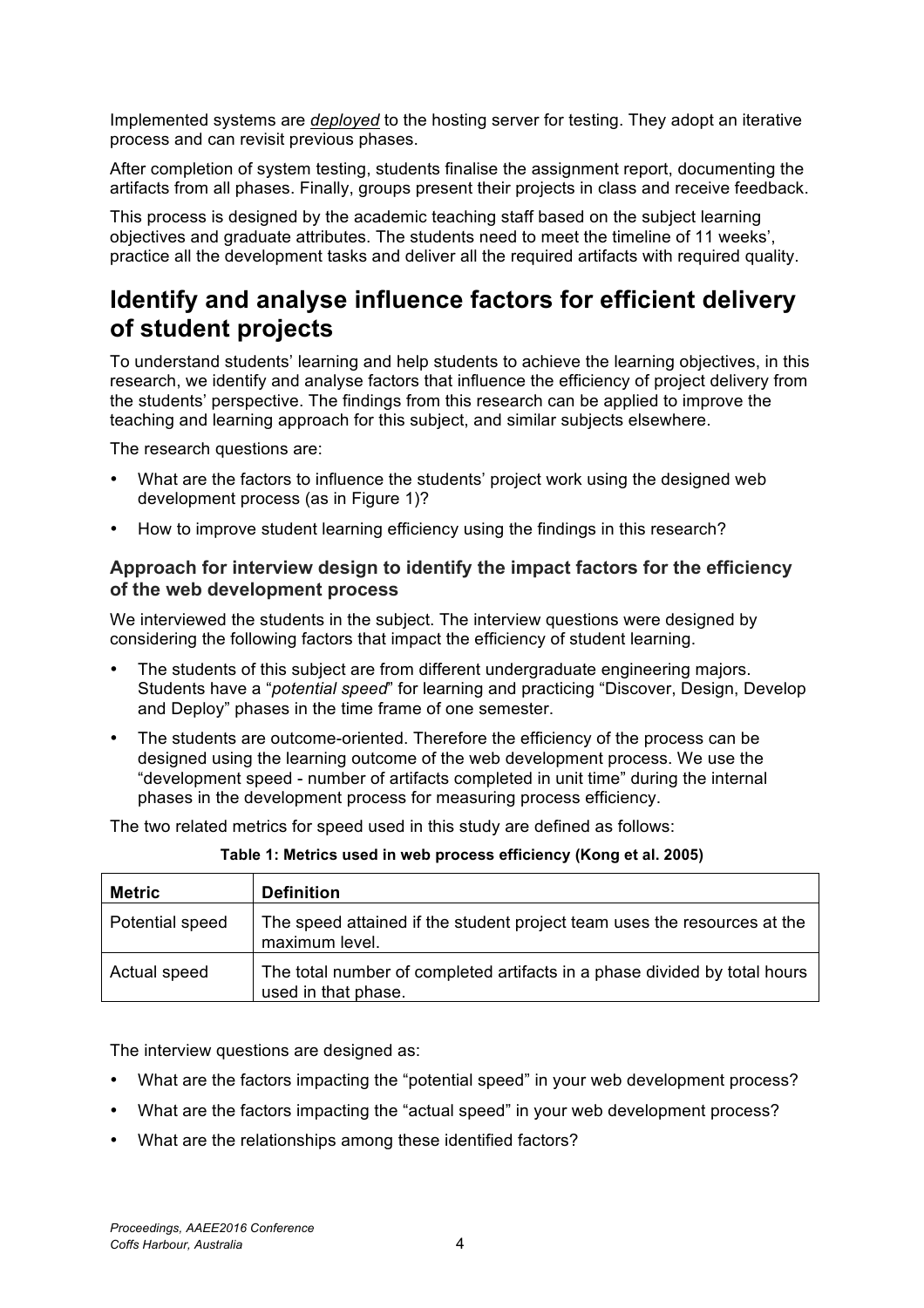From the interview findings, the direct influence factors on "potential speed" and "actual speed" for web project development are identified and classified separately into major groups. Subgroups of influence factors that influence these direct factors are identified next. Finally the relationships among all these factors are analysed using a Causal Loop Diagram from a System Dynamics approach.

### **Identify and analyse influence factors on a web development process in student projects using a Causal Loop Diagram**

We use Causal Loop Diagram approach to transmit the students' answers to findings. The students linked the answers to the keywords "Potential Speed" and "Actual Speed" in the diagram. The sub-relationships of these answers were linked in the diagram. The keywords of the answers are identified as influence factors. Finally the students and the researchers together analysed the Causal Loop Diagram using the keywords and relationships. The finalized Causal Loop Diagram is illustrated in Figure 2. They are described in more detail as follows.



### **Figure 2: Causal loop diagram - influence factors to potential speed and actual speed**

### *Factors Influencing "Potential Speed":*

The direct influence factors on potential speed are: "Leadership", "Communication" and "Selfawareness".

• Leadership

The "Leadership" factor is the ability for the project leader to lead the student team through the process and complete the project. In the subject "Web Technologies", students work in teams of 4 or 5. One of the students in each team will be voted as the project leader.

The factors that influence leadership are identified as: "Human Resource Management", "Time Management", and "Project Question Description".

o Human Resource Management

The "Human Resource Management" factor is the ability to manage the students in the team to complete the process.

Factors that influence "Human Resource Management" include

§ "Previous Experience" in work or projects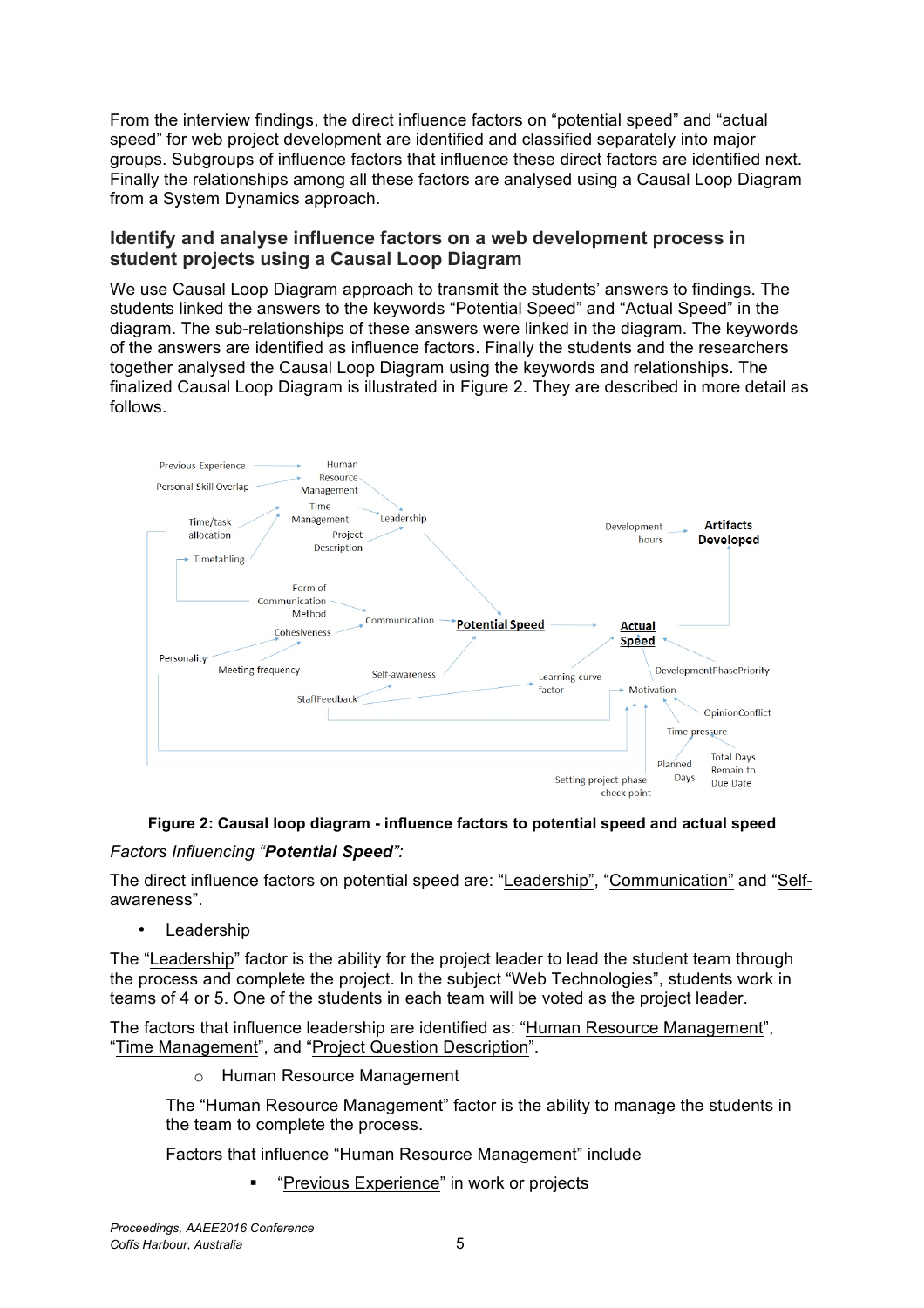§ "Personal Skill Overlap"

The students are from different engineering backgrounds. We found that if the overlap of students' personal skills in their project are smallest, they will approach maximum potential speed in the web development process.

o Time Management

"Time Management" is the ability to manage the team working hours and tasks in all phases of the project. The factors that influence time management are identified as different subject timetabling for each student, and the task and time allocation for each team member.

§ Timetabling

The students in each group are from different engineering majors. Full-time students study 4 subjects each semester, and the timetables for other 3 subjects will vary. This makes group time coordination difficult, and results in a negative influence on time management.

§ Task/Time Allocation

Each student in a team has different skills and working styles. The ability to understand how to allocate tasks and time will impact on time management. The "Form of communication method", such as online texting/email/face to face meetings, will also impact on time management.

o Project Description

The team proposes their project at the "Proposal and Plan" stage (see Figure 1). At this initial phase, the team has the project vision. They have not precisely defined a System Requirements Specification (SRS). The SRS is identified and analysed in the "Discover" phase. The ability of the project leader to describe the project in these two phases (Proposal/Plan and Discovery) will influence leadership of the team to understand the complexity and architecture of the final web system.

• Communication

Communication is the key for a successful team project, and it manifests in all phases. For example, in the OVID Design phase, Student A's task is to design the abstract view. Student B's task is to design procedural outline tasks using swim lane diagrams. The abstract view for Student A should reflect the outline task/swim lane diagram for Student B. The two students need to work together to create these design artifacts. This is illustrated in Figure 3.



**Figure 3: Students' tasks are related.**

The factors that influence communication are "Form of Communication Method", and "Cohesiveness".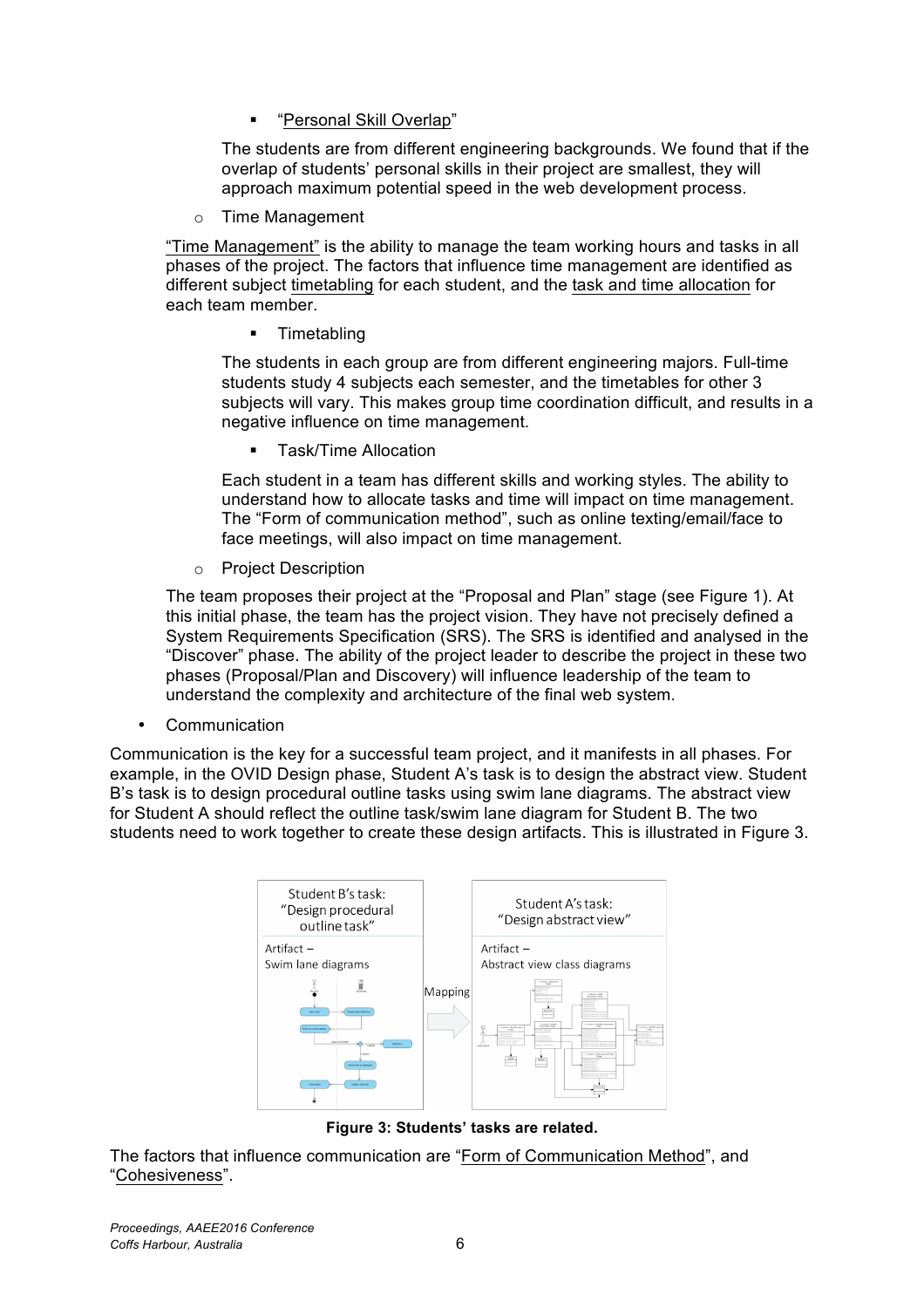o Form of Communication Method

The teams typically communicate in the forms of online/email/face to face meetings. We found that the communication method "face to face meeting" is most efficient in this context. The more that team members participate in team discussions in each phase, the more efficiently tasks will be completed.

o Cohesiveness

In a team project, students need to "stick together" to complete the tasks. The influence factors for cohesiveness are student's personality, and meeting frequency.

**Personality** 

Some students are good at communicating and collaborating with others. Some students prefer working individually, and are not good at collaboration. Using the task example in Figure 3, if Student A insists working on the task "Design abstract view" without discussing it with Student B, the abstract view diagram will not match the view class or the task flow in Student B's design.

**Meeting Frequency** 

It was found that more group meetings in a week increases the understanding of each other and positively impacts the team cohesiveness.

Self-awareness

Self-awareness is one student's view of his/her study ability, strength/weakness, interest, and needs. Students with poor self-awareness will slow down the potential speed for project development. We found that staff feedback and encouragement during development can increase students' self-awareness.

### *Factors Influencing "Actual Speed":*

At the end of each phase, the developed artifacts are the product of actual speed and the total development hours in each phase. See Figure 2.

The direct factors to influence "Actual Speed" are identified from the survey. These include: "Potential Speed", "Learning Curve Factor", "Motivation" and "Development Phase Priority".

• Learning Curve Factor

Students learn the theory of the OVID methodology at the beginning of the semester. They learn and practice analysis, design, and implementation in the phases "Discover", "Design", "Develop" and "Deploy". As the project proceeds through each phase, their knowledge and skills increase. Students get feedback from the teaching staff during each phase, which helps the team gain more understanding of the process. The learning curve factor is illustrated in Figure 4. (Abdel-Hamid and Madnick, 1991; Kong et al. 2005, Weinberg, 1982)



**Figure 4: Learning curve factor and development phases**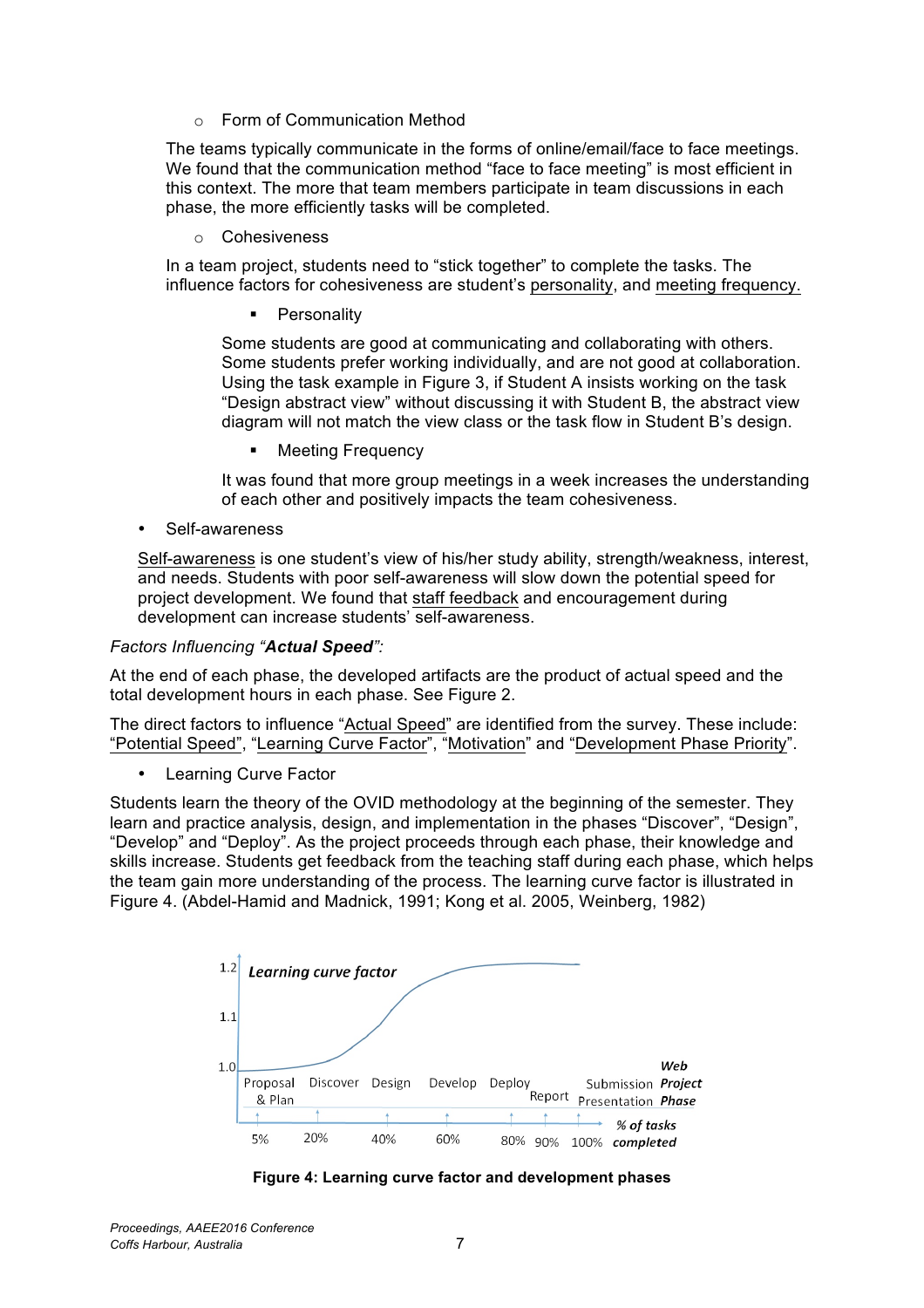The learning curve and the development phases can be matched using the percentage of completed tasks as in Figure 4. We found that "Staff Feedback" on development artifacts during each phase positively influenced the learning curve factor.

**Motivation** 

Motivation is a large factor influencing the Actual Speed. Each group member has a different degree of motivation in development process. The major factors to impact the motivation include "Time Pressure", "Staff Feedback", individual member "Personality", "Time/Task Allocation" for each member, team member "Opinion Conflict", and "Setting project phase check point" during small time frames in each phase.

o Time Pressure

We found that "Time Pressure" is influenced by "Planned Days" for each phase and "Total Days Remain to Due Date". The student project is constrained by the subject timeline for each assessment task. The project leader allocates individual tasks to each team member with estimated days. For example, in the "Design" phase, the project leader might allocate 10 days to Student A to complete the design task "Design Abstract View". See Figure 3 and the example in Table 2. Student D is the project leader in this example. In the beginning of the Design phase, the "Total Days Remain to Due Date" is 25 days. If the design progress is approaching the due date, the time pressure will increase. This will positively impact the motivation.

| <b>Student</b> | Task                          | Planned<br>Days | <b>Total Days Remain</b><br>To Due Date |
|----------------|-------------------------------|-----------------|-----------------------------------------|
| A              | Design abstract view          | 10              | 25                                      |
| R              | Design outline tasks          | 10              | 25                                      |
|                | Design detailed task diagrams | 10              | 25                                      |
| D              | Design user objects           | $\mathcal{P}$   | 25                                      |
|                | Map object and view states    | 6               | 25                                      |
|                | Team coordination             |                 | 25                                      |

| Table 2: Task Allocation and Estimated/Planned Days in Design Phase |  |  |
|---------------------------------------------------------------------|--|--|

o Time/Task Allocation

If a team member sees the time/task allocated to him/her is unfair compared to other members, this will result in lower motivation.

o Opinion Conflict

During team communication, if the team decides to choose a development artifact that conflicts with one team member's opinion, this may lower the motivation for this student. Design is a creative activity, and there are multiple alternative solutions. If teams do not have a robust method for decision-making, resulting in one student feeling that their input is not valued, it can lower their motivation.

o Staff Feedback

Teaching staff feedback and encouragement can increase student motivation.

o Setting Project Phase Check Point

The project is assessed in two stages. At each internal phase, there is no minor check point that is formally assessed, and consequently some students lack motivation until the final assessment due date is approaching.